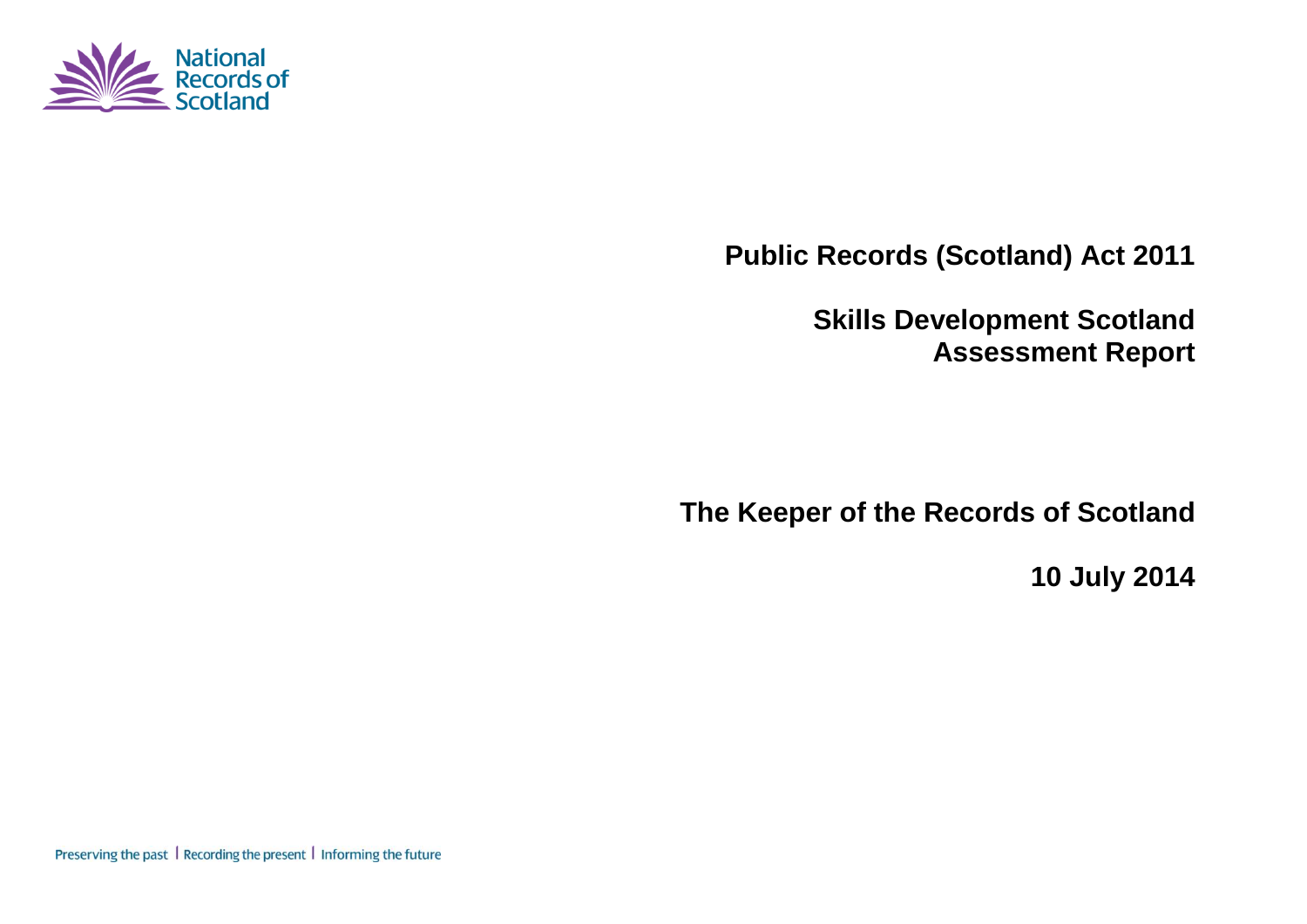### **Contents**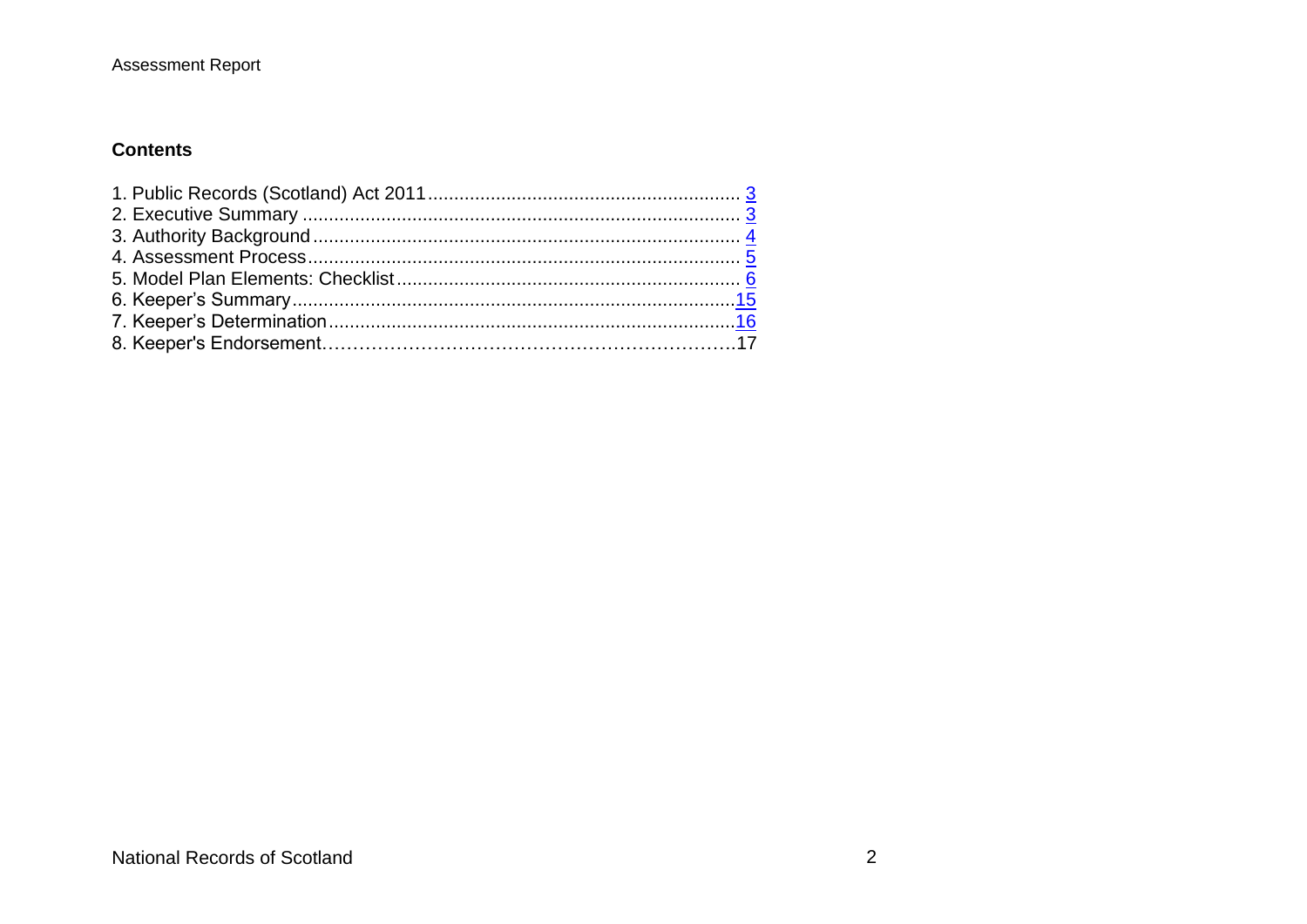## **1. Public Records (Scotland) Act 2011**

The Public Records (Scotland) Act 2011 (the Act) received Royal assent on 20 April 2011. It is the first new public records legislation in Scotland since 1937 and came fully into force on 1 January 2013. Its primary aim is to promote efficient and accountable record keeping by named Scottish public authorities.

The Act has its origins in *The Historical Abuse Systemic Review: Residential Schools and Children's Homes in Scotland 1950-1995* (The Shaw Report) published in 2007. The Shaw Report recorded how its investigations were hampered by poor record keeping and found that thousands of records had been created, but were then lost due to an inadequate legislative framework and poor records management. Crucially, it demonstrated how former residents of children's homes were denied access to information about their formative years. The Shaw Report demonstrated that management of records in all formats (paper and electronic) is not just a bureaucratic process, but central to good governance and should not be ignored. A follow-up review of public records legislation by the Keeper of the Records of Scotland (the Keeper) found further evidence of poor records management across the public sector. This resulted in the passage of the Act by the Scottish Parliament in March 2011.

The Act requires a named authority to prepare and implement a records management plan (RMP) which must set out proper arrangements for the management of its records. A plan must clearly describe the way the authority cares for the records that it creates, in any format, whilst carrying out its business activities. The RMP must be agreed with the Keeper and regularly reviewed.

## **2. Executive Summary**

This report sets out the findings of the Keeper's assessment of the RMP of Skills Development Scotland by the Public Records (Scotland) Act 2011 Assessment Team following its submission to the Keeper on 31 March 2014*.*

The assessment considered whether the RMP of Skills Development Scotland was developed with proper regard to the 14 elements of the Keeper's statutory Model Records Management Plan (the Model Plan) under section 8(3) of the Act, and whether in this respect it complies with it and the specific requirements of the Act.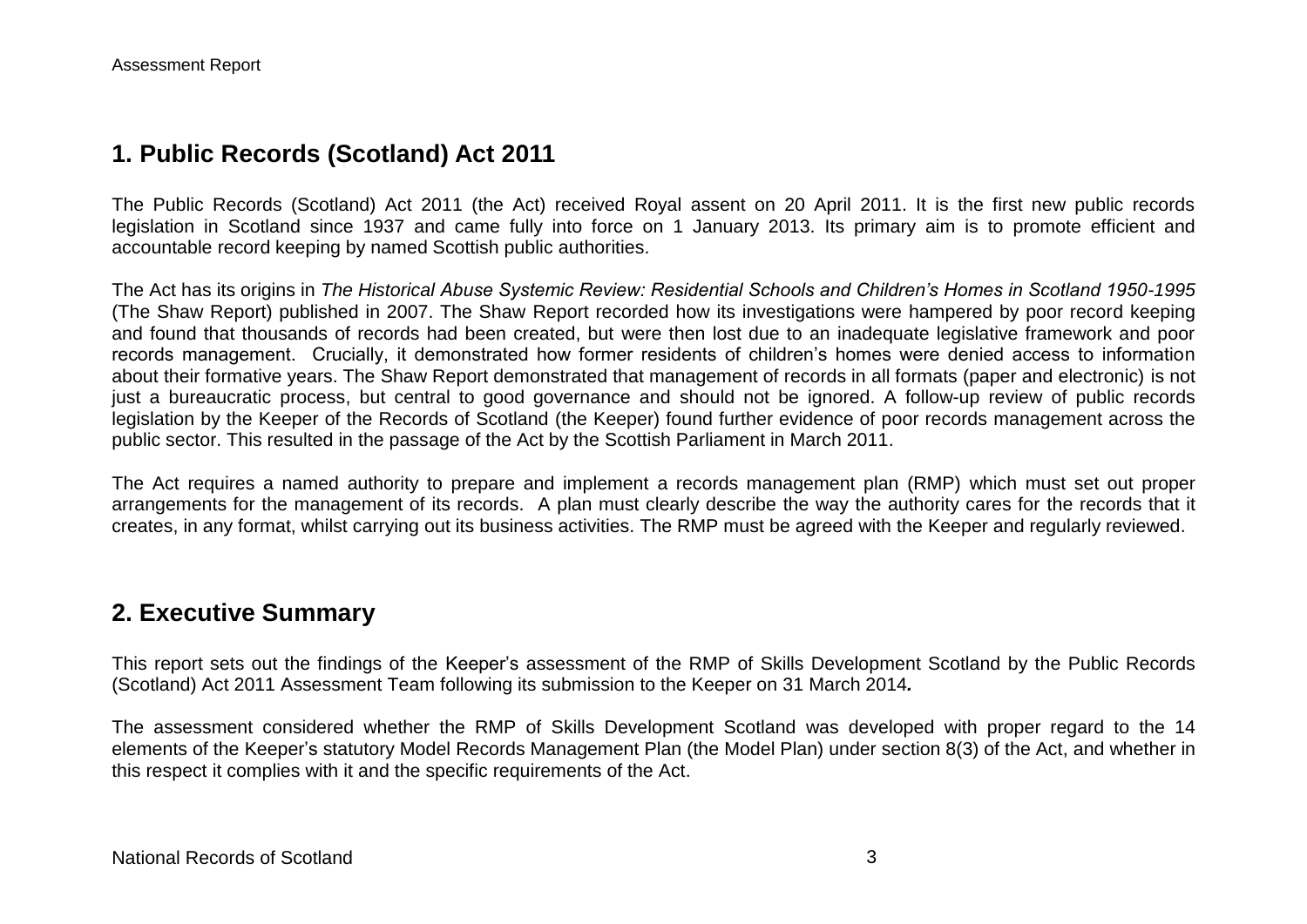The outcome of the assessment and the Keeper's decision on whether the RMP of Skills Development Scotland complies with the Act can be found under section 7 of this report with relevant recommendations.

## **3. Authority Background**

Skills Development Scotland (SDS) is the national skills body supporting the people and businesses of Scotland to develop and apply their skills. SDS was formed in 2008 as a non-departmental public body, bringing together careers, skills, training and funding services.

SDS plays a key role in driving the success of Scotland's economic future, working with partners to:

Support individuals to reach their potential

Help make skills work for employers

Improve the skills and learning system.

SDS is preparing Scotland's workforce to maximise opportunities in today's dynamic world.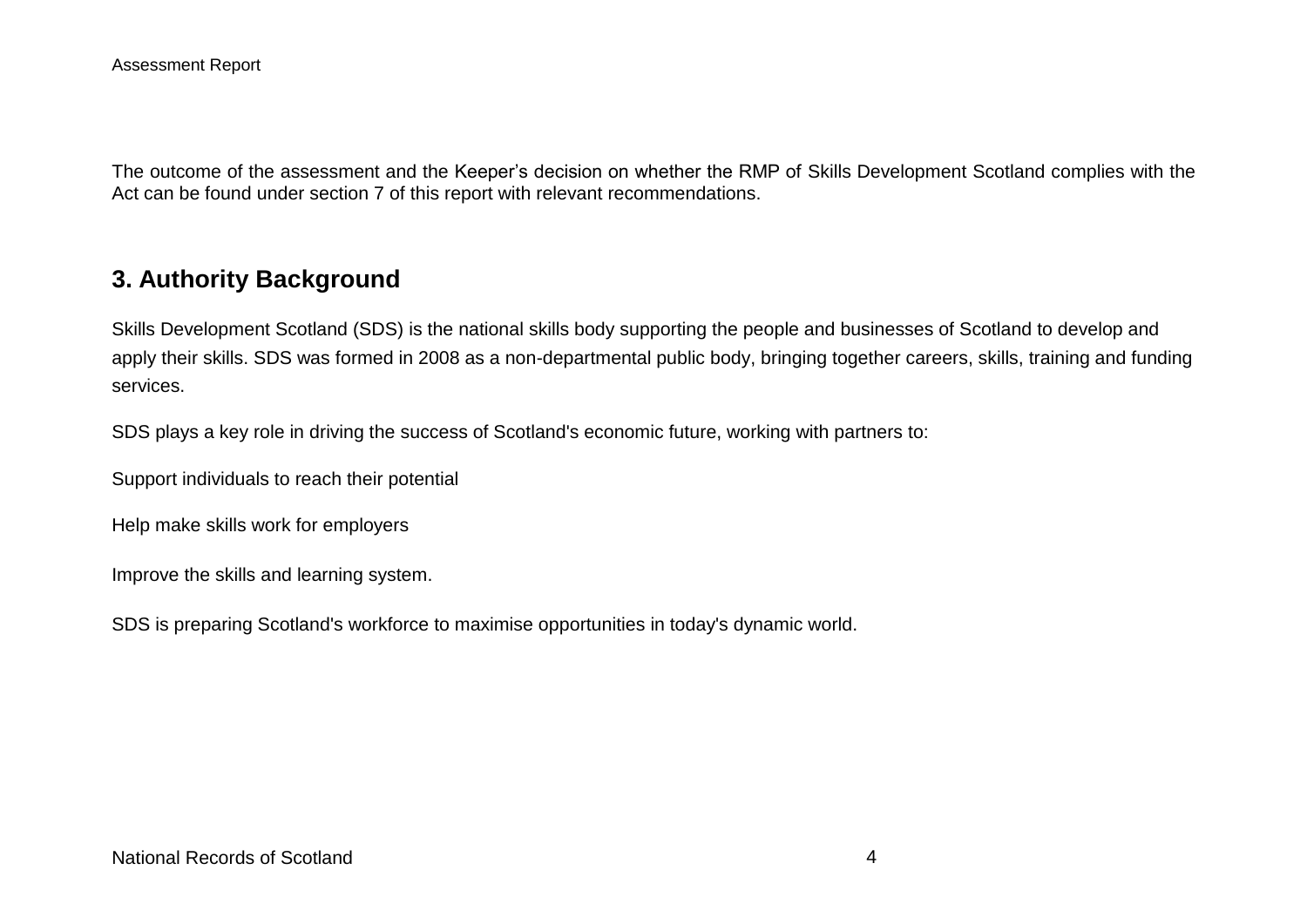## **4. Keeper's Assessment Process**

The RMP was assessed by the Public Records (Scotland) Act Assessment Team on behalf of the Keeper. Assessors used the checklist elements listed in section 5, to establish whether Skills Development Scotland RMP was developed with proper regard to the elements of the Model Plan and is compliant with the Act. The assessment also considered whether there was sufficient supporting evidence of such compliance.

#### **Key:**

| G | The Keeper agrees this<br>element of an<br>authority's plan. | The Keeper agrees this<br>element of an authority's<br>plan as an 'improvement<br>model'. This means that<br>he is convinced of the<br>authority's commitment to<br>closing a gap in<br>provision. He will request<br>that he is updated as |  | There is a serious<br>gap in provision<br>for this element<br>with no clear<br>explanation of how<br>this will be<br>addressed. The<br>Keeper may<br>choose to return |
|---|--------------------------------------------------------------|---------------------------------------------------------------------------------------------------------------------------------------------------------------------------------------------------------------------------------------------|--|-----------------------------------------------------------------------------------------------------------------------------------------------------------------------|
|   |                                                              | work on this element<br>progresses.                                                                                                                                                                                                         |  | the RMP on this<br>basis.                                                                                                                                             |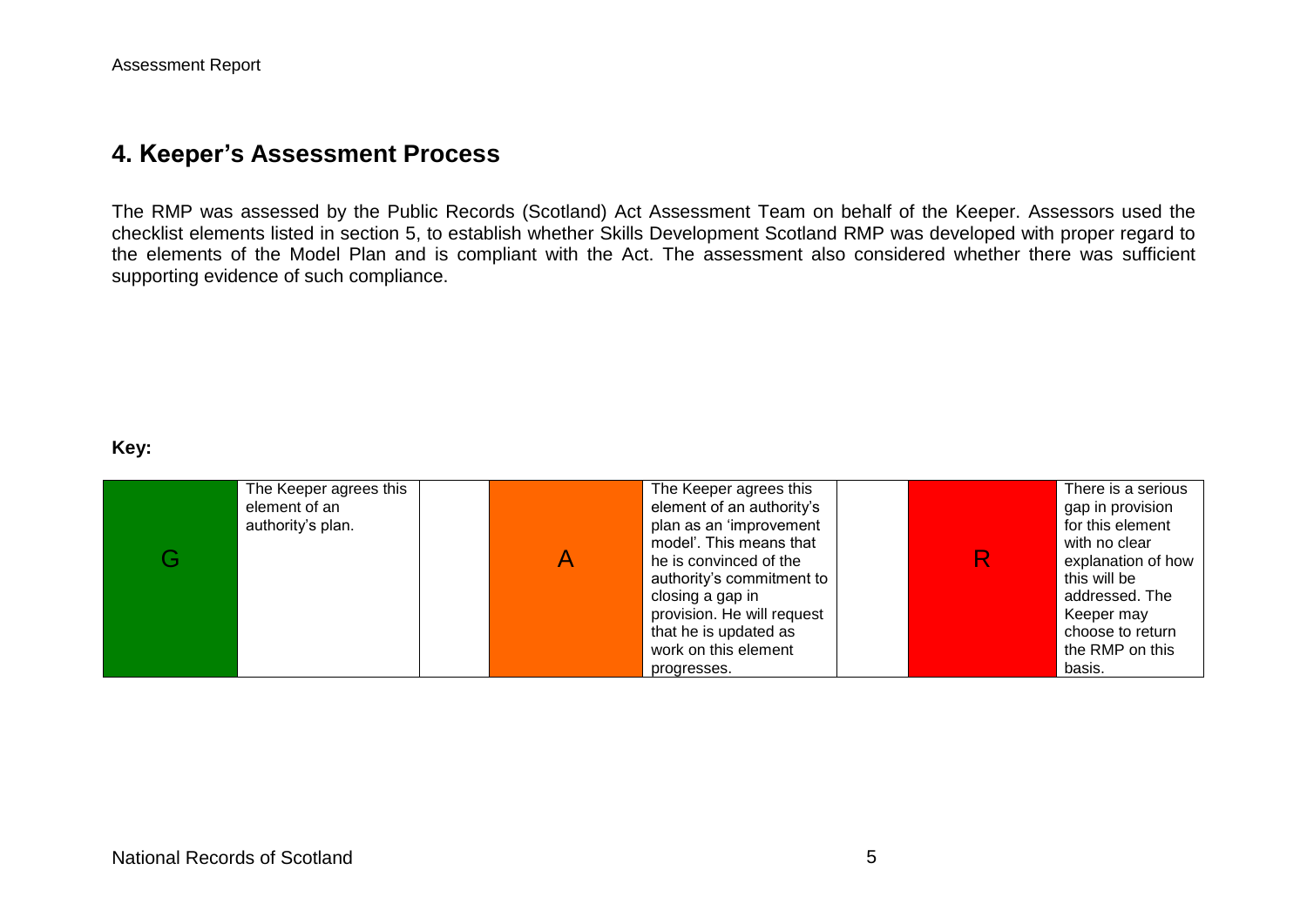# **5. Model Plan Elements: Checklist**

| <b>Element</b>                                | <b>Present</b> | <b>Evidence</b> | <b>Notes</b>                                                                                                                                                                   |
|-----------------------------------------------|----------------|-----------------|--------------------------------------------------------------------------------------------------------------------------------------------------------------------------------|
| 1. Senior<br>Officer<br>Compulsory<br>element | G              | G               | The Head of Corporate Office of Skills Development Scotland (SDS), Laura<br>Barjonas, has been identified as the senior officer with responsibility for records<br>management. |
|                                               |                |                 | The Head of Corporate Office is also responsible for policies within SDS, for<br>compliance with statutory and regulatory requirements, and for Freedom of<br>Information.     |
|                                               |                |                 | She is also Deputy Chair of SDS's Information Governance Leadership Group.                                                                                                     |
|                                               |                |                 | A job description has also been supplied as evidence that shows strategic<br>responsibility for records management.                                                            |
|                                               |                |                 | The Keeper agrees that this is an appropriate person to take senior management<br>responsibility for records management within SDS.                                            |
| 2. Records<br>Manager<br>Compulsory           | G              | G               | Eirini Savalan, Public Records (Scotland) Act Executive, has been identified as<br>having operational responsibility for records management within SDS.                        |
| element                                       |                |                 | A job description has also been supplied as evidence that shows operational<br>responsibility for records management.                                                          |
|                                               |                |                 | The Corporate Office structure is set out in Evidence document 003.                                                                                                            |
|                                               |                |                 | The Keeper agrees that an appropriate person has been identified as having day-to-<br>day responsibility for records management within SDS.                                    |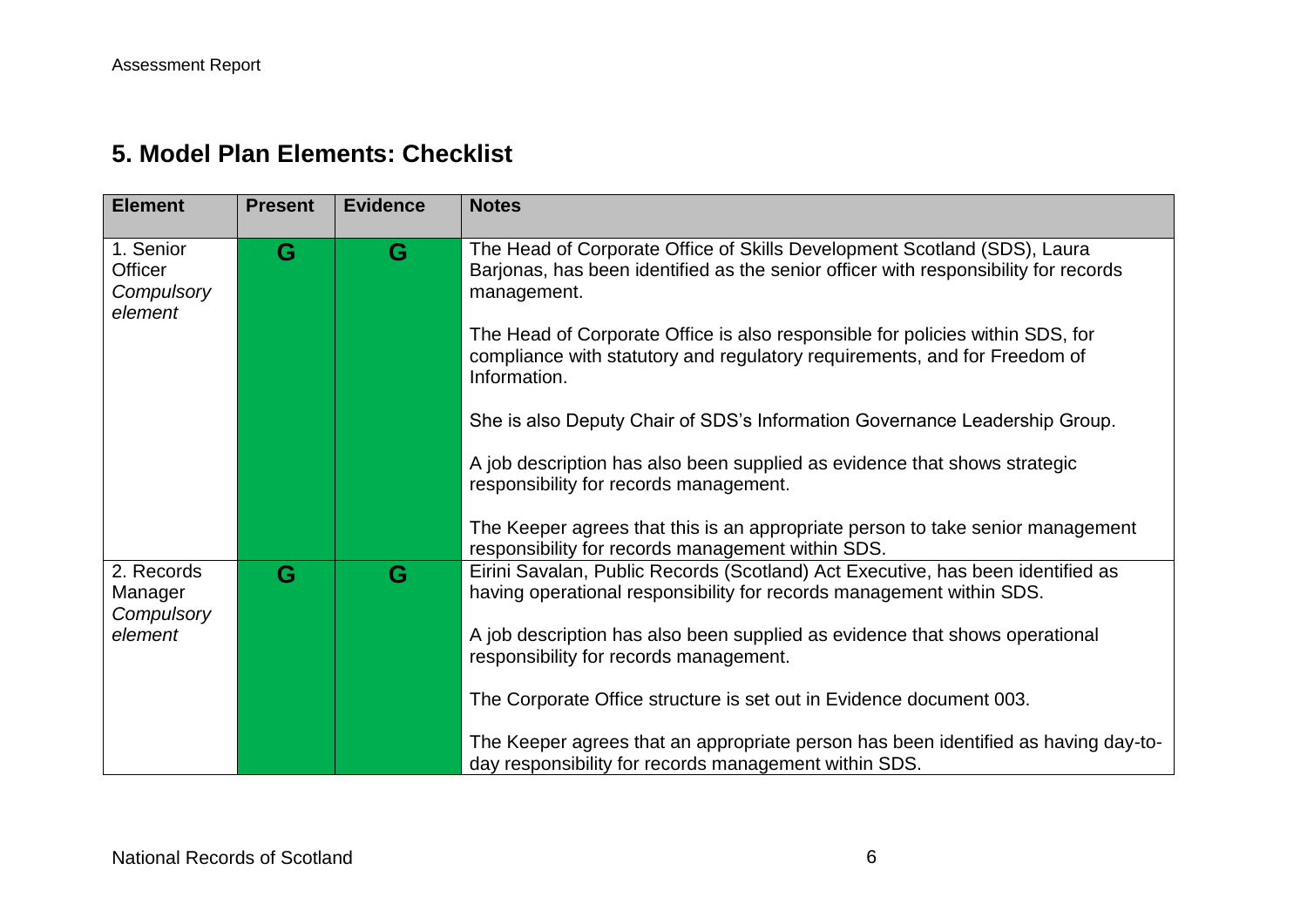| 3. Policy<br>Compulsory<br>element | G | G | SDS has submitted their Records Management Policy E007 as evidence of<br>compliance with this element. The Policy clearly sets out SDS's corporate approach<br>to records management as well as setting out roles and responsibilities for SDS staff<br>and corporate management groups. The Policy has been approved by the Business<br>Management Team, the Executive Leadership Group and the Information<br>Governance Leadership Group (IGLG) (see minutes in evidence documents E008<br>and E009). This shows that the policy has the support of senior management<br>groups within SDS. Records Management Champions have been identified to help<br>provide training to SDS staff within their business areas.<br>The Policy contains links to associated policies on the SDS Intranet.<br>A commitment to review the Policy on an annual basis has been written in to the<br>document. |
|------------------------------------|---|---|-------------------------------------------------------------------------------------------------------------------------------------------------------------------------------------------------------------------------------------------------------------------------------------------------------------------------------------------------------------------------------------------------------------------------------------------------------------------------------------------------------------------------------------------------------------------------------------------------------------------------------------------------------------------------------------------------------------------------------------------------------------------------------------------------------------------------------------------------------------------------------------------------|
|                                    |   |   | The Policy is closely aligned to the Records Management Strategy and<br>Improvement Plan (Evidence E010) which sets out future actions needed to fill gaps<br>in SDS's records management provisions. The Improvement Plan is intended to be<br>implemented alongside the project to move to SharePoint 2010. The implementation<br>of SharePoint 2010 is intended to address some of the issues raised in the<br>Improvement Plan, such as Audit Trail provision. (See SharePoint under General<br><b>Comments below)</b> The Keeper requests that he is kept informed as progress is<br>made in both the Improvement Plan and the project to move to SharePoint 2010.<br>The Keeper agrees that SDS has a corporate-wide records management policy that                                                                                                                                       |
|                                    |   |   | has the support of senior management and is committed to training staff.                                                                                                                                                                                                                                                                                                                                                                                                                                                                                                                                                                                                                                                                                                                                                                                                                        |
| 4. Business<br>Classification      | A | A | SDS has submitted it's 'baseline' Business Classification Scheme (BCS) as<br>evidence (Evidence E011) for this element. This appears to be a fairly                                                                                                                                                                                                                                                                                                                                                                                                                                                                                                                                                                                                                                                                                                                                             |
|                                    |   |   | comprehensive document that has identified the main record-creating activities and                                                                                                                                                                                                                                                                                                                                                                                                                                                                                                                                                                                                                                                                                                                                                                                                              |
|                                    |   |   | types of records being created across the organisation. The RMP identifies that                                                                                                                                                                                                                                                                                                                                                                                                                                                                                                                                                                                                                                                                                                                                                                                                                 |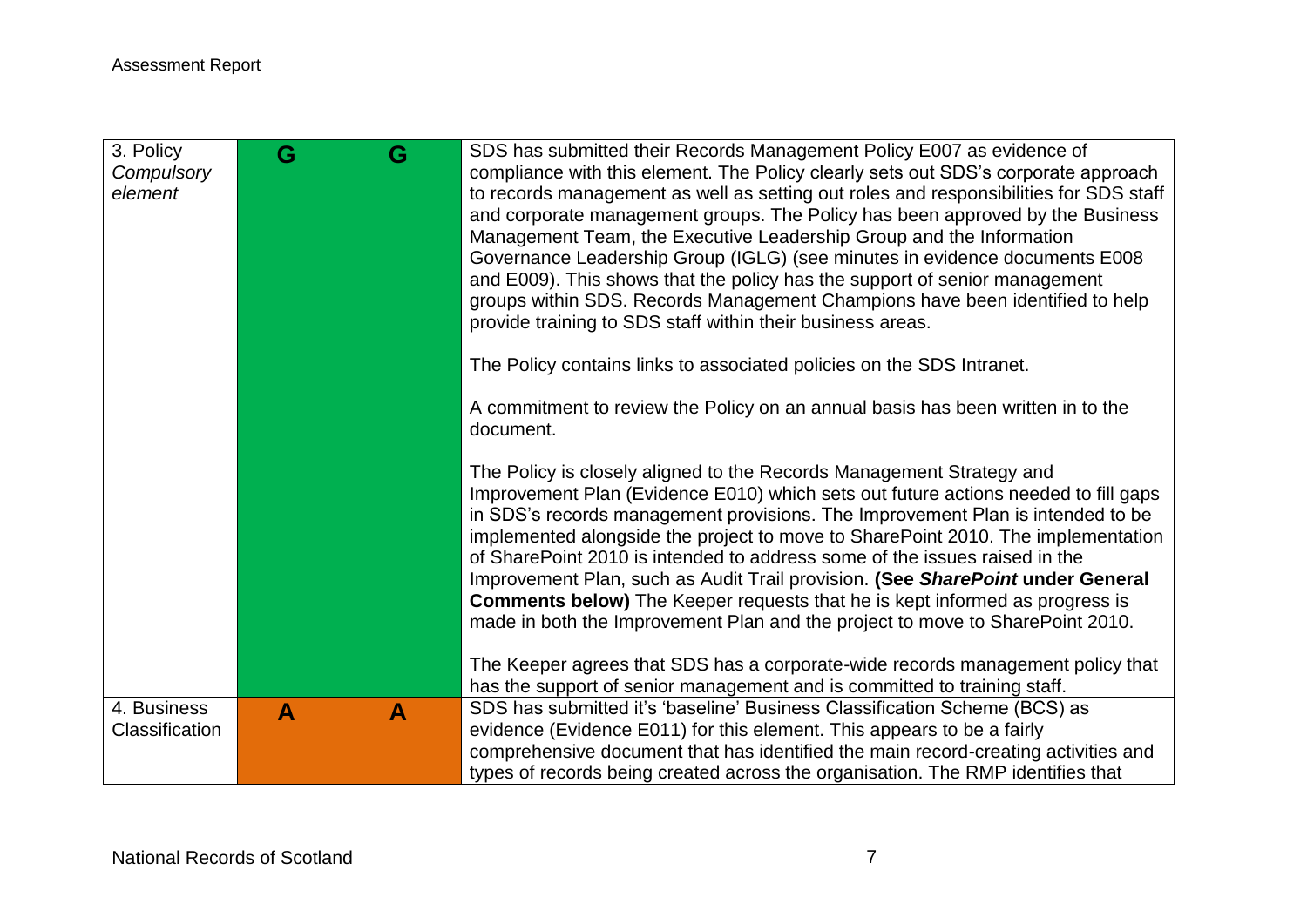|                          |   |   | following on from the Information Audit conducted in 2013, further work requires to<br>be done to add further categories of records to the BCS.                                                                                                                                                                                                                                                                                                                            |
|--------------------------|---|---|----------------------------------------------------------------------------------------------------------------------------------------------------------------------------------------------------------------------------------------------------------------------------------------------------------------------------------------------------------------------------------------------------------------------------------------------------------------------------|
|                          |   |   | SDS is intending to use SharePoint 2010 as an EDRMS and over time intends to<br>impose the BCS upon this as a structure for managing its records. At present some<br>records are stored on a previous version of SharePoint and need to be identified<br>and added to the BCS. However (See SharePoint under General Comments<br>below).                                                                                                                                   |
|                          |   |   | Once the BCS has been updated, it will then be deployed across the organisation.                                                                                                                                                                                                                                                                                                                                                                                           |
|                          |   |   | The Keeper can agree this element on an improvement model basis, provided<br>he is supplied with evidence of progress of this project as it continues.                                                                                                                                                                                                                                                                                                                     |
| 5. Retention<br>schedule | A | A | SDS has submitted its 'baseline' Retention and Disposal Schedule which has been<br>accompanied by their Retention and Disposal Policy (evidence E014 and E013,<br>respectively).                                                                                                                                                                                                                                                                                           |
|                          |   |   | The Retention and Disposal Policy sets out the importance for applying<br>retention/disposal actions to the records it creates, and the general procedures for<br>destroying/archiving records.                                                                                                                                                                                                                                                                            |
|                          |   |   | The Retention and Disposal Schedule sets out the actions to be taken against the<br>categories of records created by SDS. SDS's RMP has identified gaps in the<br>retention schedule and throughout 2014-2015 SDS will fill these gaps by ensuring<br>that each business area identifies gaps in its schedule and fills them. Once the<br>schedule has been updated, it will be rolled out across the organisation as part of<br>the project to implement SharePoint 2010. |
|                          |   |   | The Keeper commends SDS's commitment to regularly review and refresh its<br>retention schedule and Business Classification Scheme.                                                                                                                                                                                                                                                                                                                                         |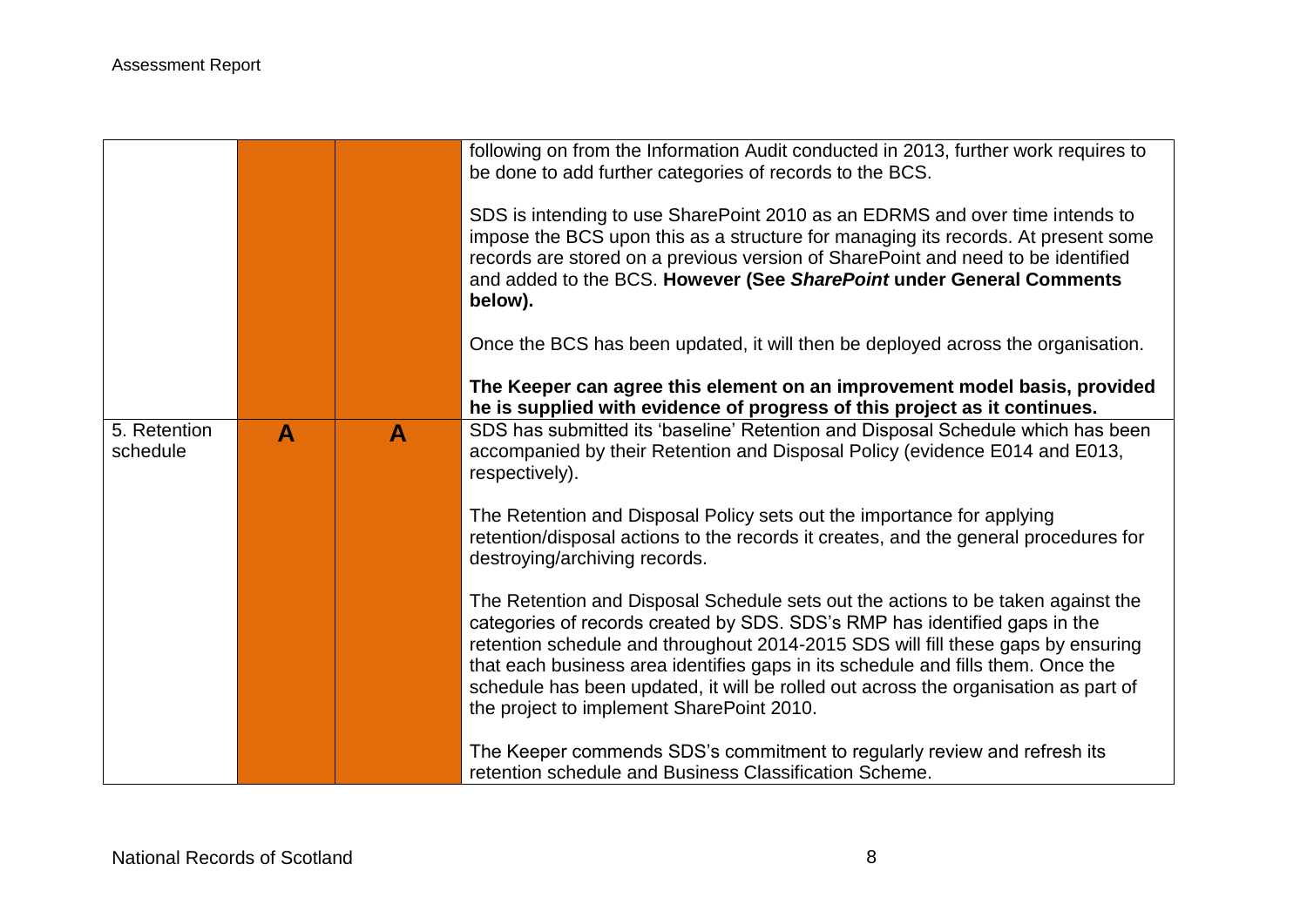|                                                       |   |              | The Keeper can agree this element on an improvement model basis, provided<br>he is supplied with evidence of progress of this project as it continues.                                                                                           |
|-------------------------------------------------------|---|--------------|--------------------------------------------------------------------------------------------------------------------------------------------------------------------------------------------------------------------------------------------------|
| 6. Destruction<br>Arrangements<br>Compulsory          | G | G            | SDS has provided a considerable amount of evidence regarding the secure<br>destruction of its records.                                                                                                                                           |
| element                                               |   |              | SDS has submitted a destruction certificate (Evidence E015) as evidence of the<br>secure destruction of paper records. The RMP highlights that paper records are<br>stored securely on-site prior to destruction.                                |
|                                                       |   |              | SDS has also submitted evidence document E065 showing how electronic records<br>are destroyed as part of its back-up procedures. The RMP itself also sets out<br>additional information on the back-up procedures.                               |
|                                                       |   |              | SDS has also submitted considerable evidence showing the secure destruction of IT<br>hardware.                                                                                                                                                   |
|                                                       |   |              | SDS intends to consider the centralisation of its destruction contracts and<br>procedures and digitisation of some records. The Keeper requests that he is kept<br>informed of any changes to the destruction/retention policies and procedures. |
|                                                       |   |              | The Keeper agrees that SDS has robust arrangements in place for the secure<br>destruction of records at the end of their life-cycle.                                                                                                             |
| 7. Archiving<br>and Transfer<br>Compulsory<br>element | G | $\mathbf{A}$ | SDS has submitted a draft list of records that might be suitable for long-term<br>preservation (Evidence E070). This may alter as work progresses toward finalising<br>the retention schedule.                                                   |
|                                                       |   |              | SDS has submitted 2 pieces of evidence (E024 and E025) which show that it has<br>procedures in place for transferring records to 2 separate commercial records                                                                                   |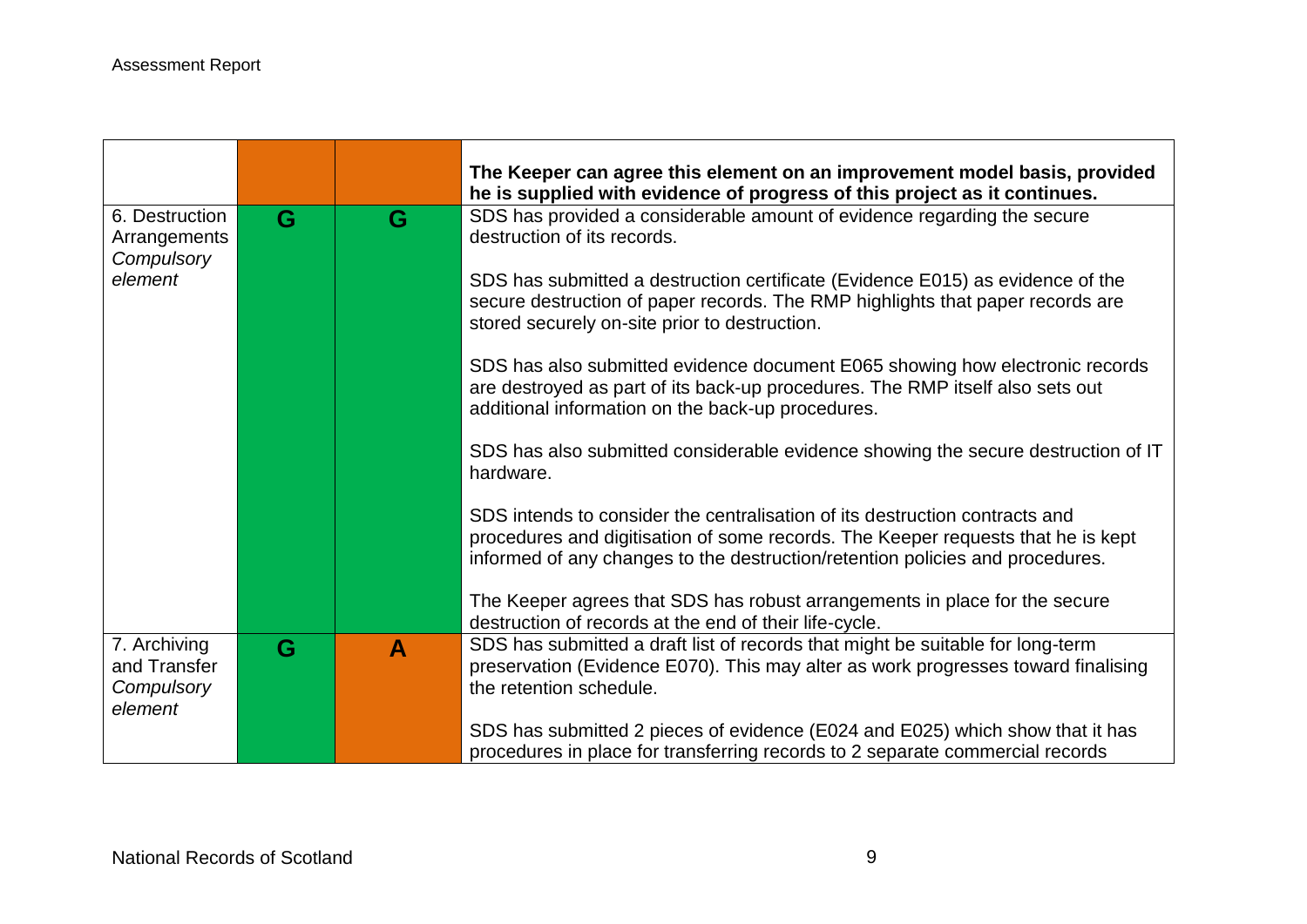|                                                     |   |   | storage companies. The Keeper does not consider these to be appropriate<br>repositories for archival records.                                                                                                                                                                                                                                                     |
|-----------------------------------------------------|---|---|-------------------------------------------------------------------------------------------------------------------------------------------------------------------------------------------------------------------------------------------------------------------------------------------------------------------------------------------------------------------|
|                                                     |   |   | However, SDS has also submitted correspondence with National Records of<br>Scotland (NRS) client management staff which indicates that SDS are progressing<br>towards developing a Memorandum of Understanding (MoU) for transfer of archival<br>records to NRS. The Keeper asks that once the MoU has been finalised SDS<br>submits it to him for consideration. |
|                                                     |   |   | Similar to the destruction of records, SDS intends to investigate a more centralised<br>approach to the archiving of records. The Keeper requests that he is kept informed<br>of progress towards this.                                                                                                                                                           |
|                                                     |   |   | The Keeper commends SDS's commitment to reviewing these arrangements on an<br>annual basis.                                                                                                                                                                                                                                                                       |
|                                                     |   |   | The Keeper agrees that SDS is, with regards to developing a MoU with NRS, in the<br>process of developing transfer arrangements for records deemed worthy of<br>permanent preservation. He requests that once a MoU has been formalised that<br>this is submitted to him as evidence that these arrangements have been put in<br>place.                           |
| 8. Information<br>Security<br>Compulsory<br>element | G | G | SDS has adopted an Information Assurance Strategy (Evidence E026) that has<br>been aligned with the Cabinet Office-UK National Information Assurance Strategy.<br>SDS has adopted this along with Highlands and Islands Enterprise and Scottish<br>Enterprise. These organisations have adopted ISO 27001:2005 as a benchmark<br>information security standard.   |
|                                                     |   |   | SDS has also submitted their IT and Systems Usage Policy, Information<br>Classification Policy and a list of Information Asset Owners (evidence documents<br>E027, E028 and E029).                                                                                                                                                                                |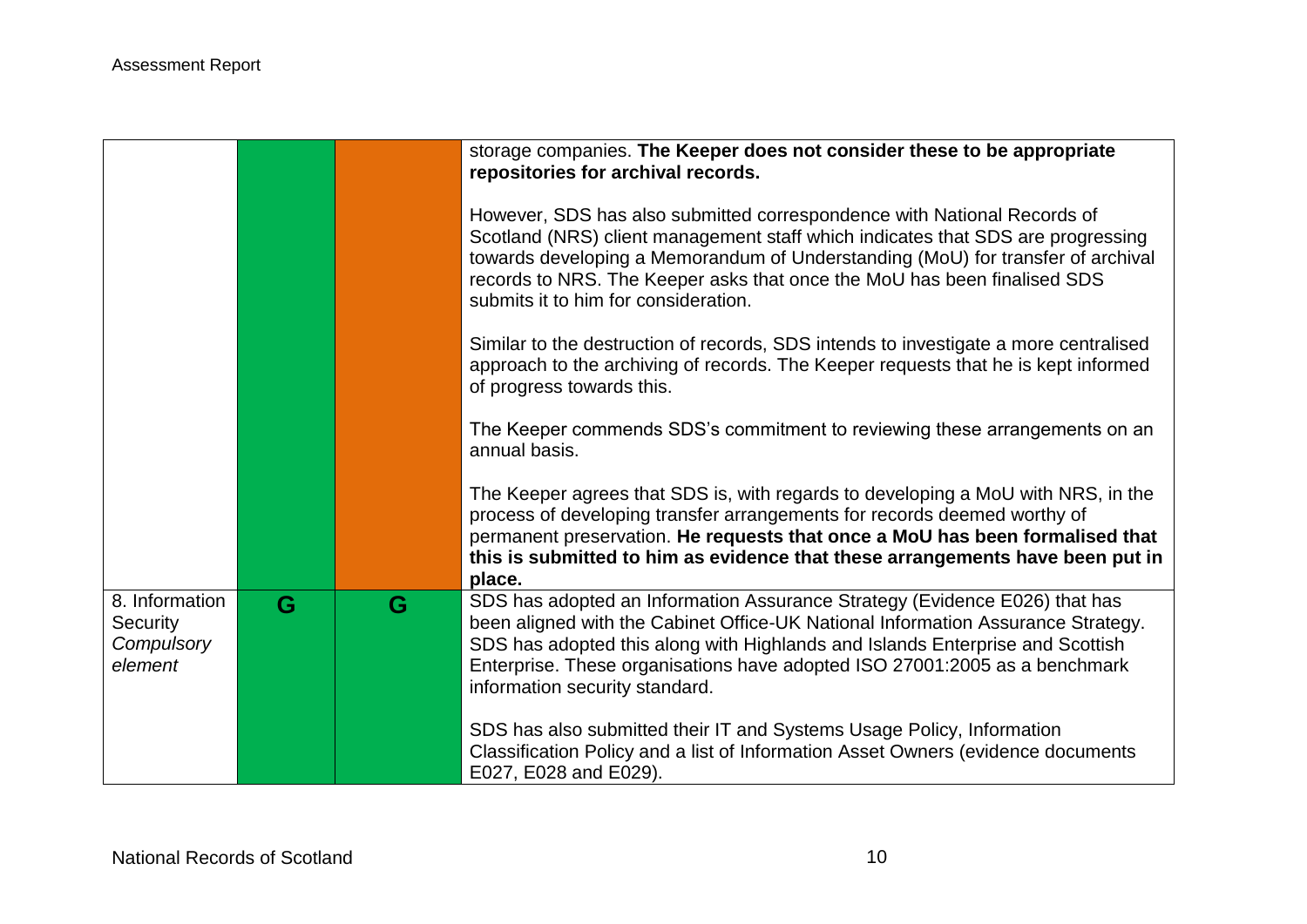|                       |   |   | SDS formed an Information Governance Leadership Group (IGLG) in 2011 to<br>ensure that SDS complies with its information governance policies and with<br>statutory requirements. The IGLG Terms of Reference have been submitted as<br>evidence E054.                                                                                                                                                                   |
|-----------------------|---|---|-------------------------------------------------------------------------------------------------------------------------------------------------------------------------------------------------------------------------------------------------------------------------------------------------------------------------------------------------------------------------------------------------------------------------|
|                       |   |   | The RMP states that information security policies are currently being reviewed. The<br>Keeper requests that if any substantial change occurs in these policies that<br>they are submitted to him for consideration. The Keeper commends the regular<br>review of these policies.                                                                                                                                        |
|                       |   |   | The Keeper agrees that appropriate safeguards are in place to protect information<br>within SDS.                                                                                                                                                                                                                                                                                                                        |
| 9. Data<br>Protection | G | G | SDS has submitted their Data Protection Policy (Evidence E031) which sets out<br>their corporate approach to Data Protection. It also mentions the responsibilities of<br>contractors and consultants employed by SDS.                                                                                                                                                                                                  |
|                       |   |   | SDS has also provided evidence of its registration with the Information<br>Commissioner's Office.                                                                                                                                                                                                                                                                                                                       |
|                       |   |   | SDS has also supplied evidence that it has procedures in place to deal with Subject<br>Access Requests and has provided information on how to make a Subject Access<br>Request and also evidence of procedures for dealing with one.<br>SDS has also submitted addition evidence of their commitment to complying with<br>the Data Protection Act, including evidence published on their website and their<br>intranet. |
|                       |   |   | The Keeper agrees that SDS has very robust procedures in place to protect<br>personal information and that it takes its responsibilities towards personal<br>information seriously.                                                                                                                                                                                                                                     |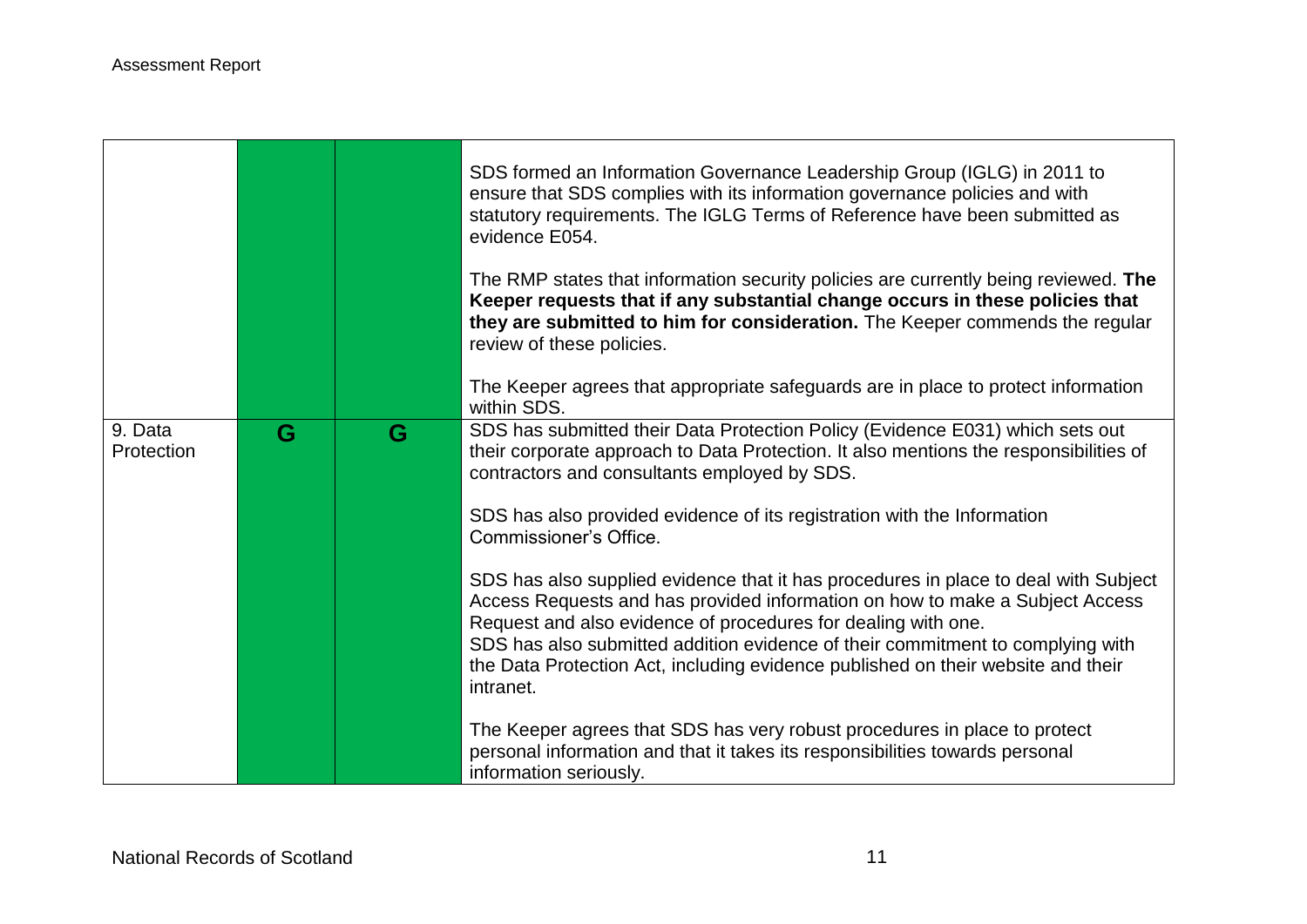| 10. Business<br>Continuity<br>and Vital<br>Records | G | G | As evidence SDS has submitted their National Business Continuity Framework<br>policy (Evidence E040) which covers SDS's business on a nationwide basis. Each<br>individual site has its own Business Continuity Plan (BCP) and a sample has been<br>submitted as evidence (Evidence E041).                                                                                                                                                                                                                                                                                                                               |
|----------------------------------------------------|---|---|--------------------------------------------------------------------------------------------------------------------------------------------------------------------------------------------------------------------------------------------------------------------------------------------------------------------------------------------------------------------------------------------------------------------------------------------------------------------------------------------------------------------------------------------------------------------------------------------------------------------------|
|                                                    |   |   | BCPs are reviewed after each test of the plan. SDS proposes to internally audit<br>compliance with each BCP.                                                                                                                                                                                                                                                                                                                                                                                                                                                                                                             |
|                                                    |   |   | SDS's IT service provider, who is responsible for the backing-up of SDS's electronic<br>records, also has a BCP in place should a disaster occur.                                                                                                                                                                                                                                                                                                                                                                                                                                                                        |
|                                                    |   |   | SDS has also provided a list of business critical applications/records (Evidence<br>E045) which details the level of priority for recovery.                                                                                                                                                                                                                                                                                                                                                                                                                                                                              |
|                                                    |   |   | The RMP also commits SDS to a regular review of its business continuity policies<br>and procedures. The Keeper commends this and requests that if any policies and<br>procedures change that he is informed of this.                                                                                                                                                                                                                                                                                                                                                                                                     |
|                                                    |   |   | The Keeper agrees that there are robust procedures in place to ensure that SDS<br>can quickly respond to an unexpected interruption to its business and that vital<br>records have been identified as part of the business continuity planning process.                                                                                                                                                                                                                                                                                                                                                                  |
| 11. Audit trail                                    | A | A | SDS recognises that audit trail provision is inconsistent within the organisation. It is<br>intended that the audit trail functionality will be improved as part of the project to<br>implement SharePoint 2010 (See SharePoint under General Comments below).<br>To support this SDS have submitted several draft documents showing their<br>commitment to bridging the gap in audit trail provision as part of their overall<br>Strategy and Improvement Plan. These include an email policy, document naming<br>guidelines, and a records management guidance and manual document (Evidence<br>E047, E048, and E049). |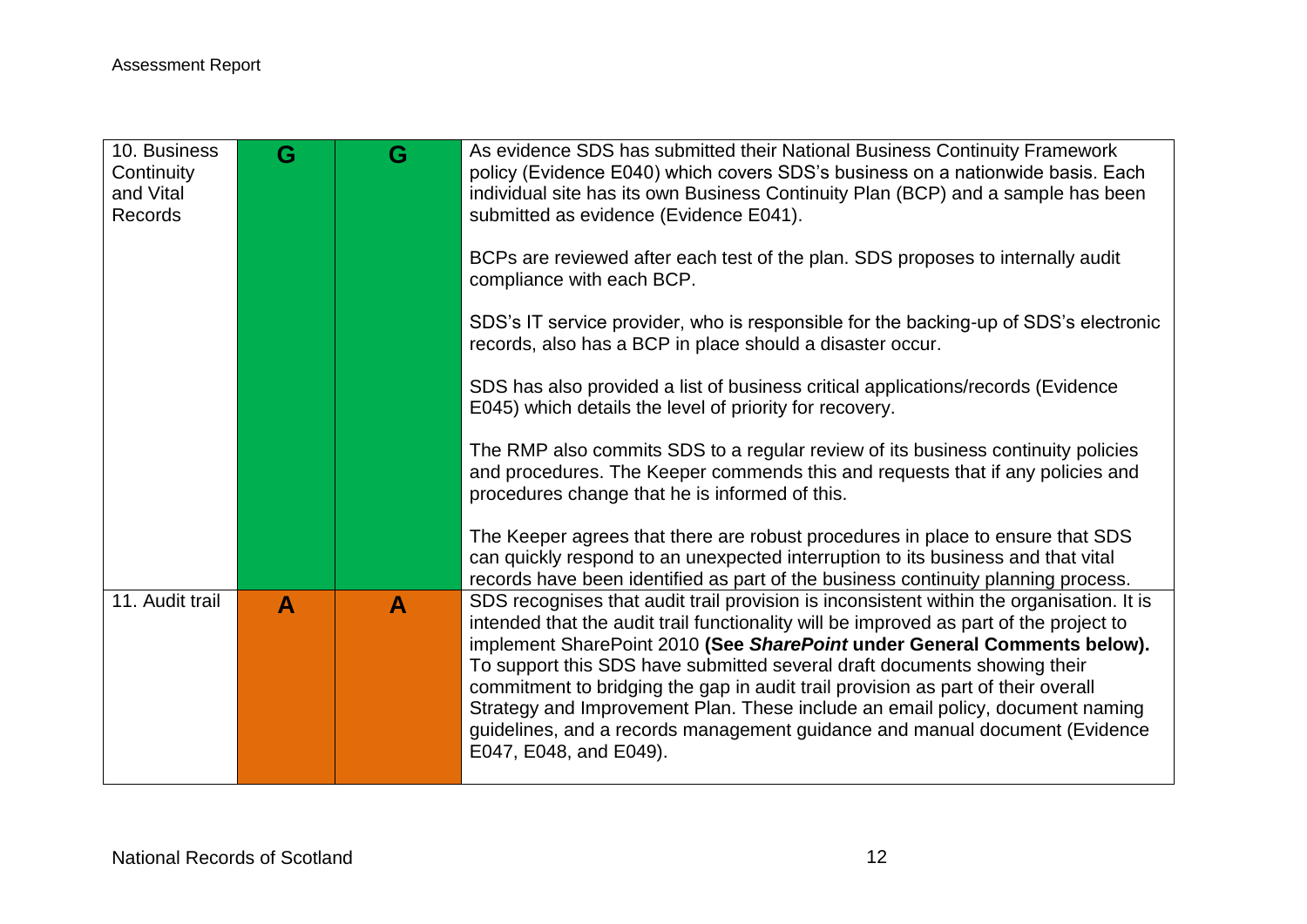|                                                                      |   |   | The Keeper can agree this element of the RMP on an improvement model<br>basis, provided that he is kept informed on the development of audit trail<br>functionality as the project to implement SharePoint 2010 progresses.<br>Additionally, he will need to see the above draft documents once they have                                                                                                                                                                                                                                                                                                                                                                                                                                                                                                                    |
|----------------------------------------------------------------------|---|---|------------------------------------------------------------------------------------------------------------------------------------------------------------------------------------------------------------------------------------------------------------------------------------------------------------------------------------------------------------------------------------------------------------------------------------------------------------------------------------------------------------------------------------------------------------------------------------------------------------------------------------------------------------------------------------------------------------------------------------------------------------------------------------------------------------------------------|
|                                                                      |   |   | been approved and implemented.                                                                                                                                                                                                                                                                                                                                                                                                                                                                                                                                                                                                                                                                                                                                                                                               |
| 12.<br>Competency<br>Framework<br>for records<br>management<br>staff | G | G | SDS has submitted the job descriptions for the individuals named in Elements 1 and<br>2 above (Evidence E004 and E005). In addition to these SDS has submitted a<br>competency framework which sets out the required competencies for staff in<br>Corporate Office (Evidence E051), the department responsible for implementing and<br>ensuring compliance with the RMP.<br>SDS intends to develop a programme of training over the coming year which will be<br>delivered using the SDS Academy, which is the in-house method of providing<br>training and development. This programme aims to raise the level of records<br>management knowledge across the organisation by using workshops around<br>records management and information governance in general. This commitment to<br>training is commended by the Keeper. |
|                                                                      |   |   | The RMP states that funding has been secured to extend the Public Records<br>Executive post for another year. In addition, a Working Group of Records<br>Management Champions will be created to help promote best practice across the<br>organisation.<br>The Keeper agrees that relevant records management staff have their<br>responsibilities towards records formalised in their job description/competencies.                                                                                                                                                                                                                                                                                                                                                                                                         |
| 13.<br>Assessment<br>and Review                                      | G | G | Corporate Office of SDS will monitor progress against their Records Management<br>Strategy and Improvement Plan (Evidence E010) on a monthly basis over 2014-15.<br>Progress will then be reported on a quarterly basis to Business Management Team<br>(BMT) and IGLG. On an annual basis, progress will be reported to the board level                                                                                                                                                                                                                                                                                                                                                                                                                                                                                      |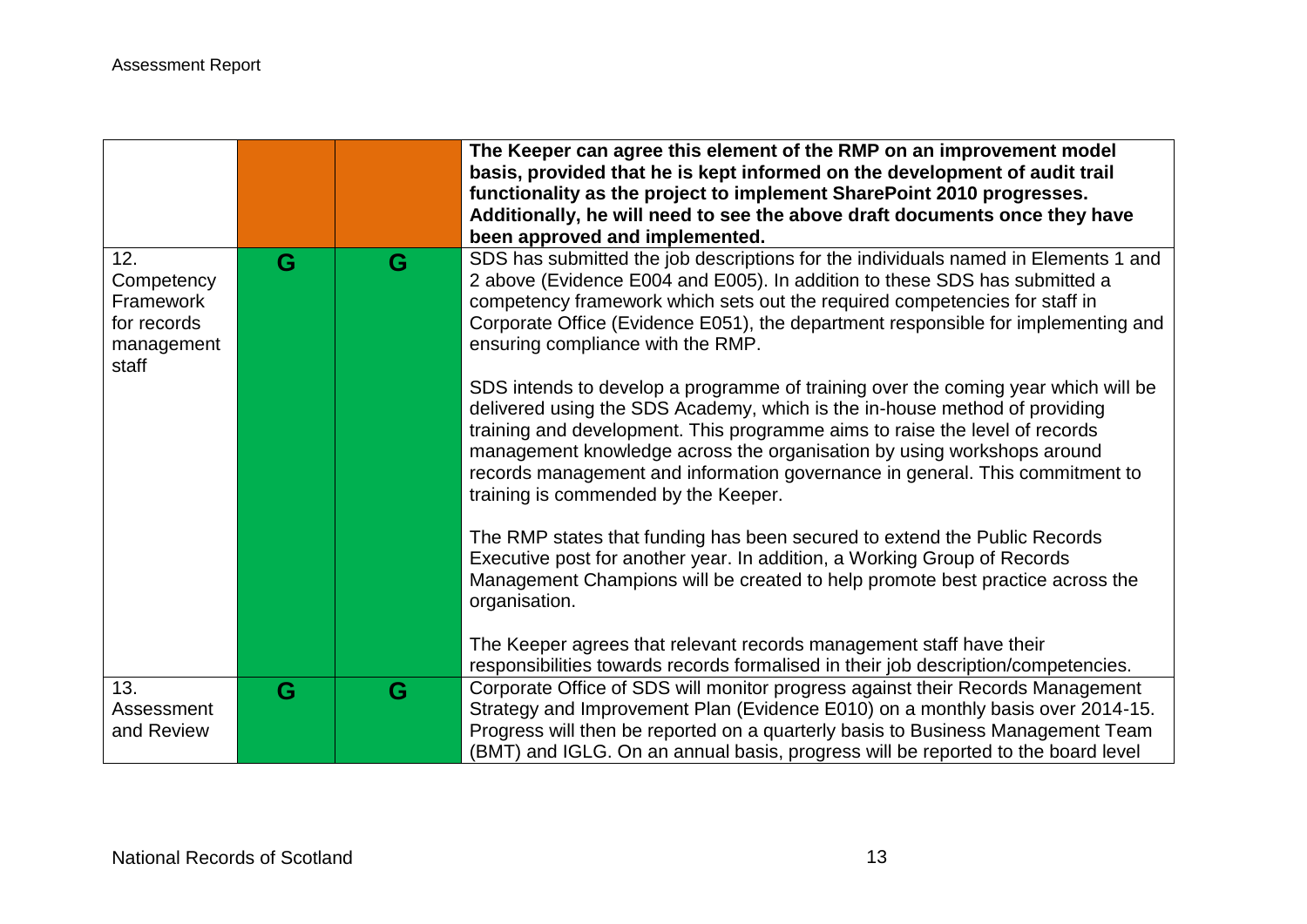|                           |   |   | Audit and Risk Committee (ARC). The minutes of BMT and IGLG meetings show<br>how progress has been reported (Evidence E008 and E009). Evidence E055 and<br>E056 show the proposed meetings of BMT and ARC over the coming year where<br>progress will be reported.                                                                                                                                                                                                                 |
|---------------------------|---|---|------------------------------------------------------------------------------------------------------------------------------------------------------------------------------------------------------------------------------------------------------------------------------------------------------------------------------------------------------------------------------------------------------------------------------------------------------------------------------------|
|                           |   |   | SDS has also supplied evidence of the initial audit to determine records<br>management provision within the organisation (Evidence E057) and a Records<br>Management Project Final Report (Evidence E058), which outlines progress made<br>so far and recommendations for future work.                                                                                                                                                                                             |
|                           |   |   | SDS intends to involve their internal auditors to measure compliance with records<br>management requirements in the financial year 2015-2016. This has not yet been<br>confirmed as definitely taking place, but the Keeper commends the intention<br>to involve internal auditors in measuring compliance and would be interested<br>to know the outcome of this.                                                                                                                 |
|                           |   |   | SDS is also considering whether to include compliance with records management<br>policies and procedures into their Business Excellence Approach, which is a<br>bespoke quality assurance framework for delivering excellent customer service.<br>Again, if this were to go ahead the Keeper would commend it as another<br>example of monitoring compliance with its RMP and ensuring it was kept up<br>to date and would like to be kept informed as to whether this goes ahead. |
|                           |   |   | The Keeper agrees that SDS has in place robust internal measures for ensuring that<br>its RMP is kept up to date and amended if necessary.                                                                                                                                                                                                                                                                                                                                         |
| 14. Shared<br>Information | G | G | SDS has supplied a template Data Sharing Agreement form (Evidence E059) which<br>sets out how they share data with other bodies. They have also provided practical<br>guidance for SDS staff in the Data Protection Policy and the Guidance Booklet for<br>Data Sharing and Data Protection (Evidence E031 and E036).                                                                                                                                                              |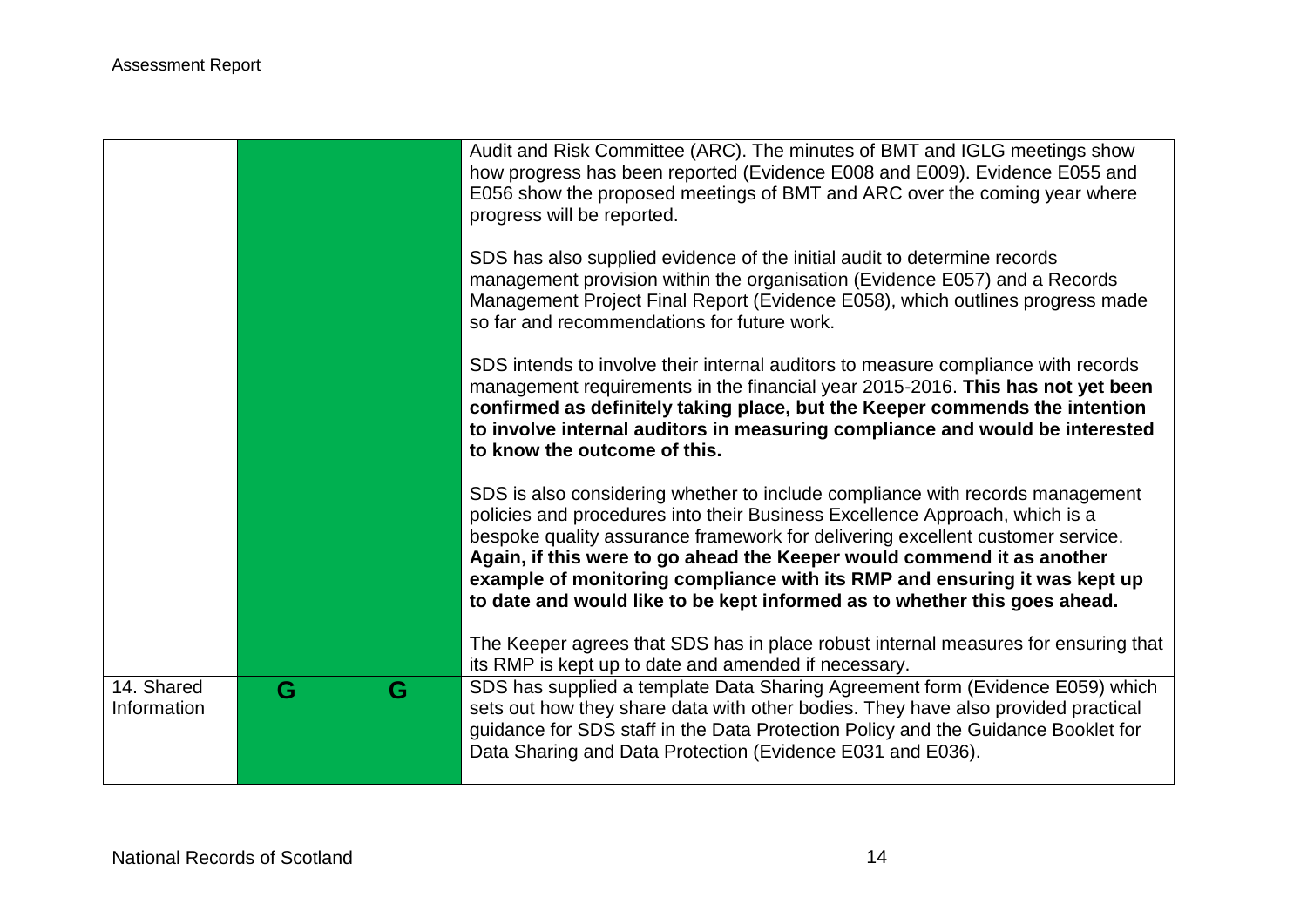|  | SDS has also published a privacy statement on their website which shows how they<br>treat information they hold (Evidence E060). Guidance for staff has also been<br>published on SDS's intranet (Evidence E061). |
|--|-------------------------------------------------------------------------------------------------------------------------------------------------------------------------------------------------------------------|
|  | The Keeper agrees that there are robust measures in place to ensure that<br>information is properly protected when it is being shared between SDS and partner<br>organisations.                                   |

## **6. Keeper's Summary**

Elements 1-14 that the Keeper considers should be in a public authority records management plan have been properly considered by Skills Development Scotland. Policies and governance structures are in place to implement the actions required by the plan.

Elements that require development by Skills Development Scotland are as follows:

Elements 4 (Business Classification), 5 (Retention Schedule) and 11 (Audit Trail) can currently be agreed on an improvement plan basis. Work towards developing compliance in these elements is closely tied in to the implementation of SharePoint 2010 as an Electronic Document and Records Management System (EDRMS). The Keeper requests that he is kept informed of this project's progress.

Work is in progress to finalise archival transfer arrangements with client managers at NRS. The Keeper requests that once these arrangements are finalised, SDS submits these to him for inclusion in their RMP's evidence package.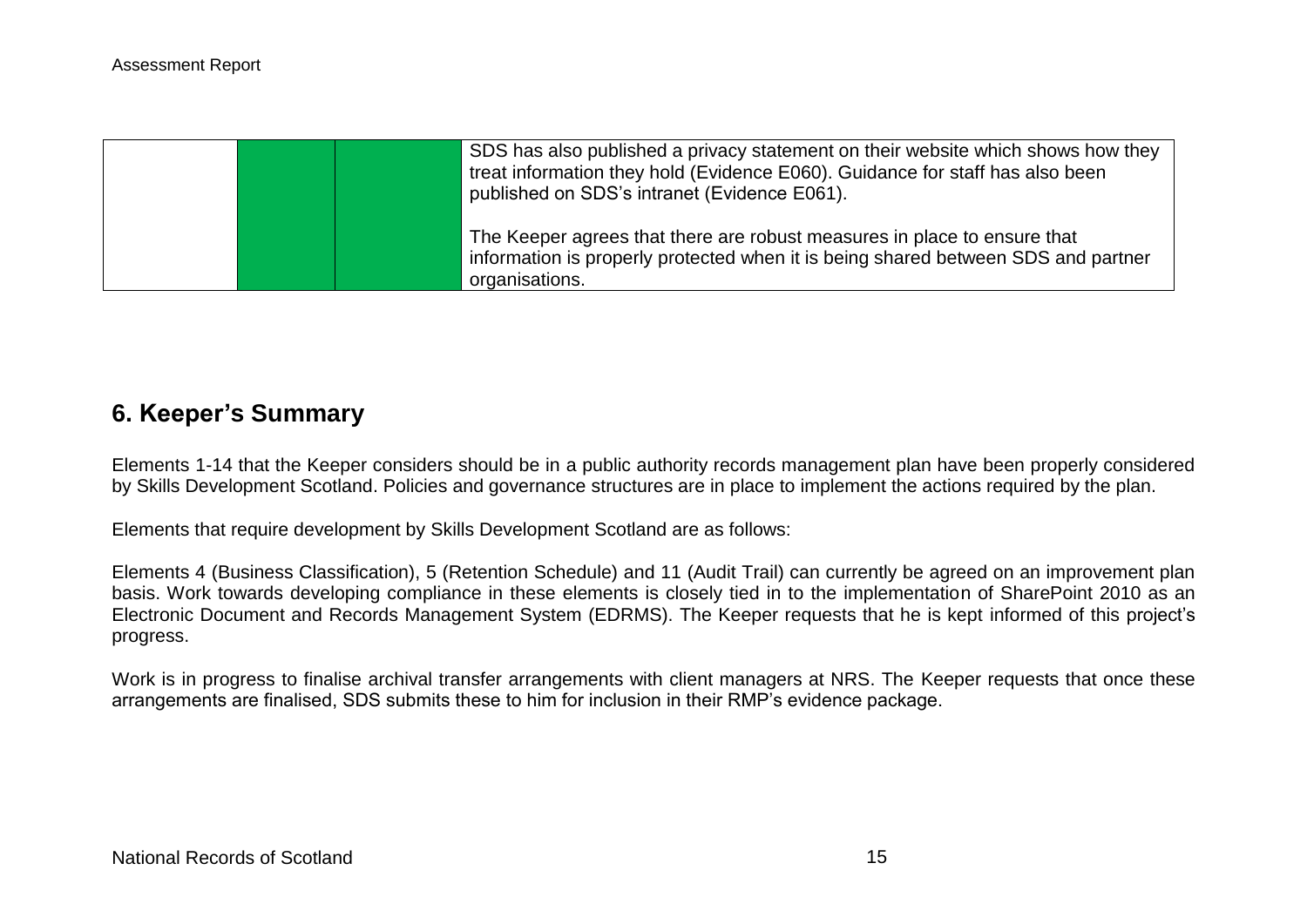## **7. Keeper's Determination**

Based on the assessment process detailed above, the Keeper agrees the RMP of Skills Development Scotland.

 The Keeper recommends that Skills Development Scotland should publish its agreed RMP as an example of good practice within the authority and the sector.

This report follows the Keeper's assessment carried out by,

…………………………………… …………………………………

LE MADA

Rhart Fathry n

**Pete Wadley**<br> **Public Records Officer**<br> **Robert Fotheringham**<br> **Public Records Officer** Public Records Officer